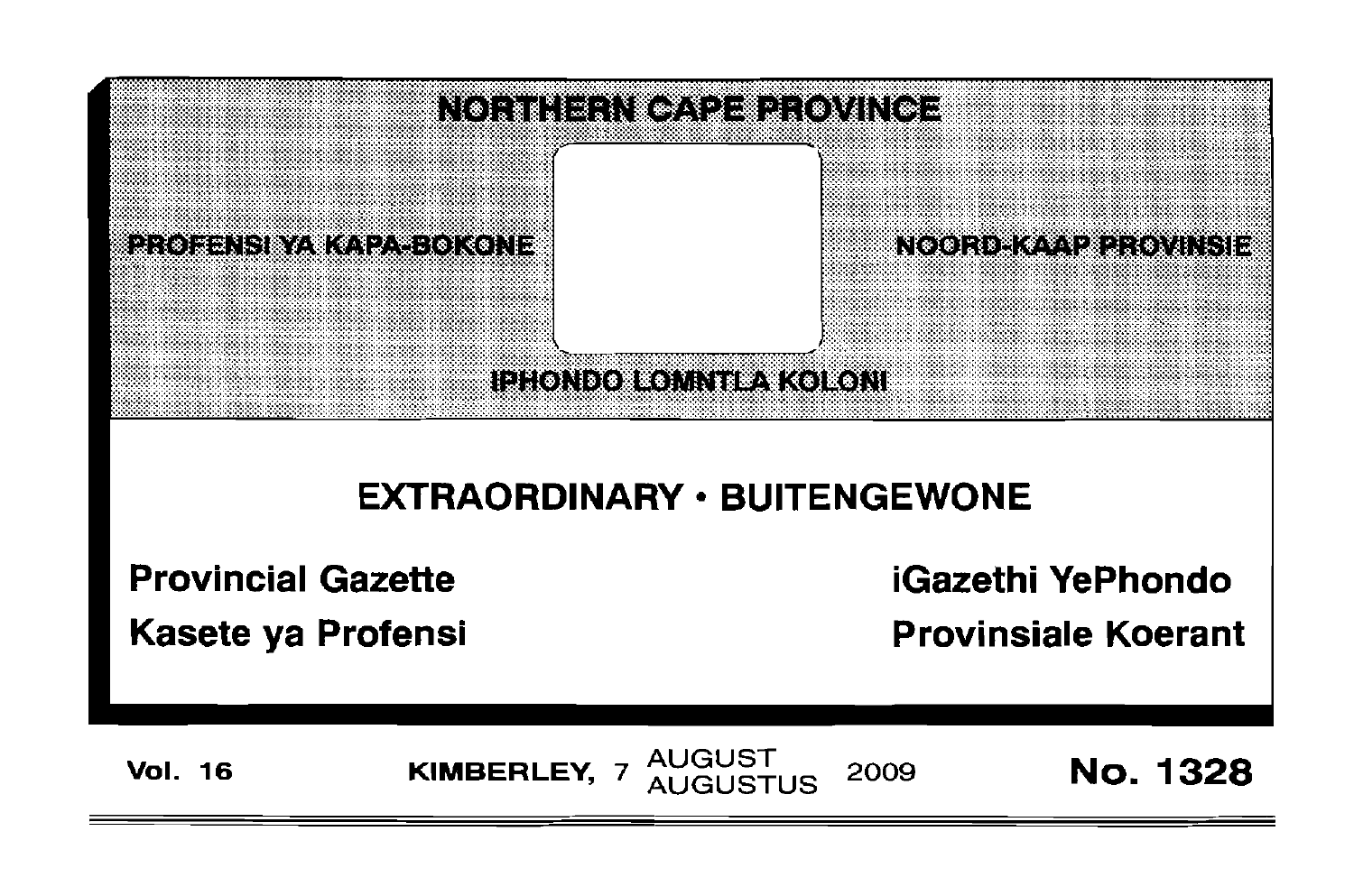|     | <b>CONTENTS • INHOUD</b> |             |                |
|-----|--------------------------|-------------|----------------|
| No. |                          | Page<br>No. | Gazette<br>No. |
|     | <b>GENERAL NOTICE</b>    |             |                |
| 108 |                          | з           | 1328           |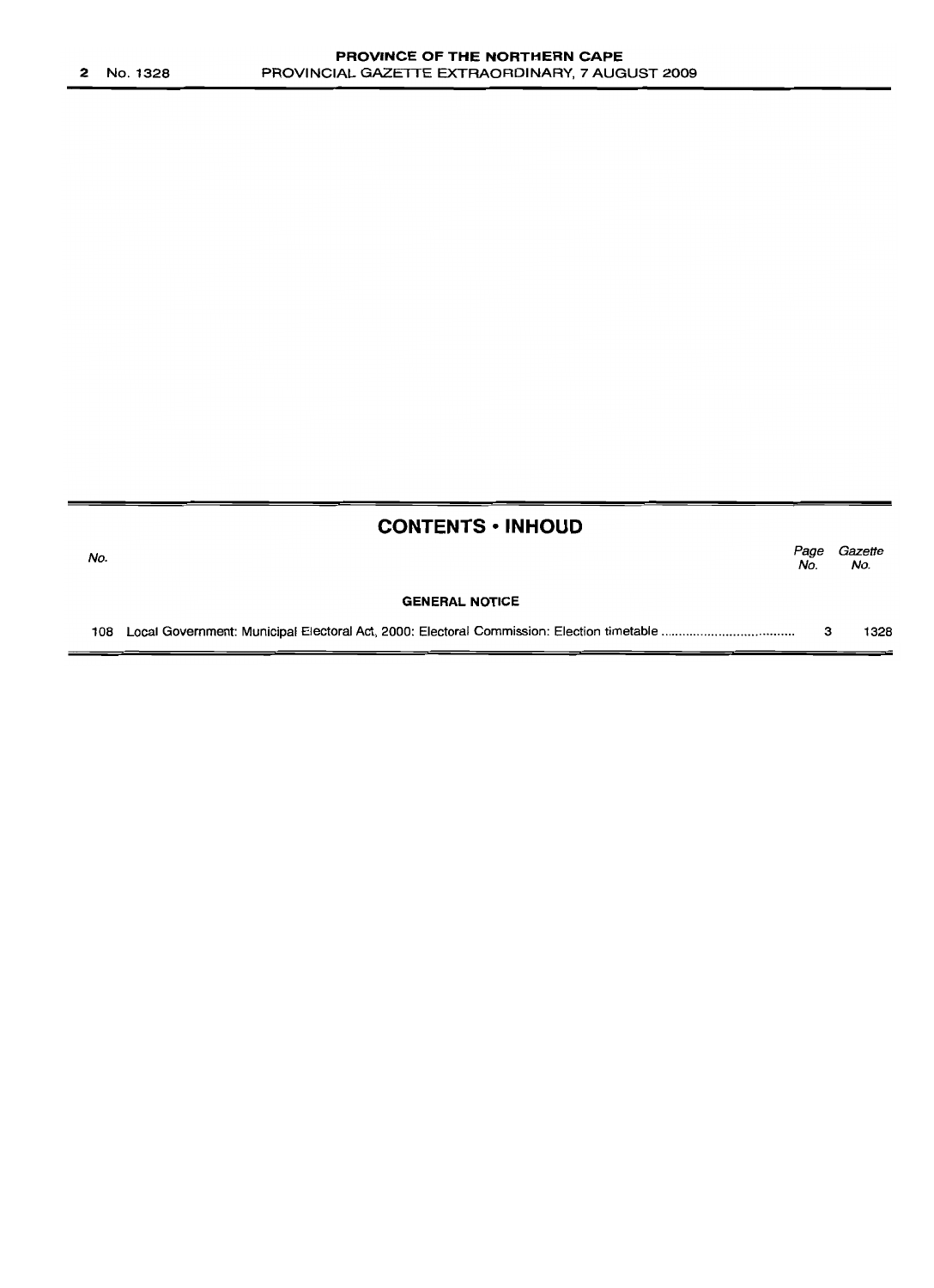# GENERAL NOTICE

#### NOTICE 108 OF 2009

## ELECTORAL COMMISSION

## ELECTION TIMETABLE

The Electoral Commission hereby gives notice that it has in terms of section 11 of the Local Government: Municipal Electoral Act, 2000, compiled the election timetable set out below to apply to the municipal by-elections to be held on 2 September 2009 in respect of Ward 12 of the Khara Hais [NC083] Municipality as proclaimed by Provincial Notice number 7 of 2009 as published in the Provincial Gazette No. 1326 of the Northern Cape Province, dated 31 July 2009. A reference to "section" in this election timetable is a reference to that section in the Local Government: Municipal Electoral Act, 2000 (Act No. 27 of 2000).

#### Cut-off time for act to be performed

1 An act required in terms of this Act to be performed by not later than a date in the election timetable must be performed before 17:00 on that date, unless otherwise specified.

#### Certification of the voters' roll

2 By 7 August 2009 the chief electoral officer must certify the segments of the voters' roll for the voting districts to be used in the by-elections in terms of section 6(2)(a).

#### Notice that lists of addresses of voting stations are available for inspection

3 By 7 August 2009 the chief electoral officer must give notice that copies of a list of voting stations and their addresses will be available for inspection at the office of the Commission's local representative in terms of section 19(5).

#### Notice of route of mobile voting stations

4 If the Commission decides to use mobile voting stations in the byelections, the Commission must by 7 August 2009 give notice of the route, including the locations and estimated times of stopping of each mobile voting station in terms of section 22(1).